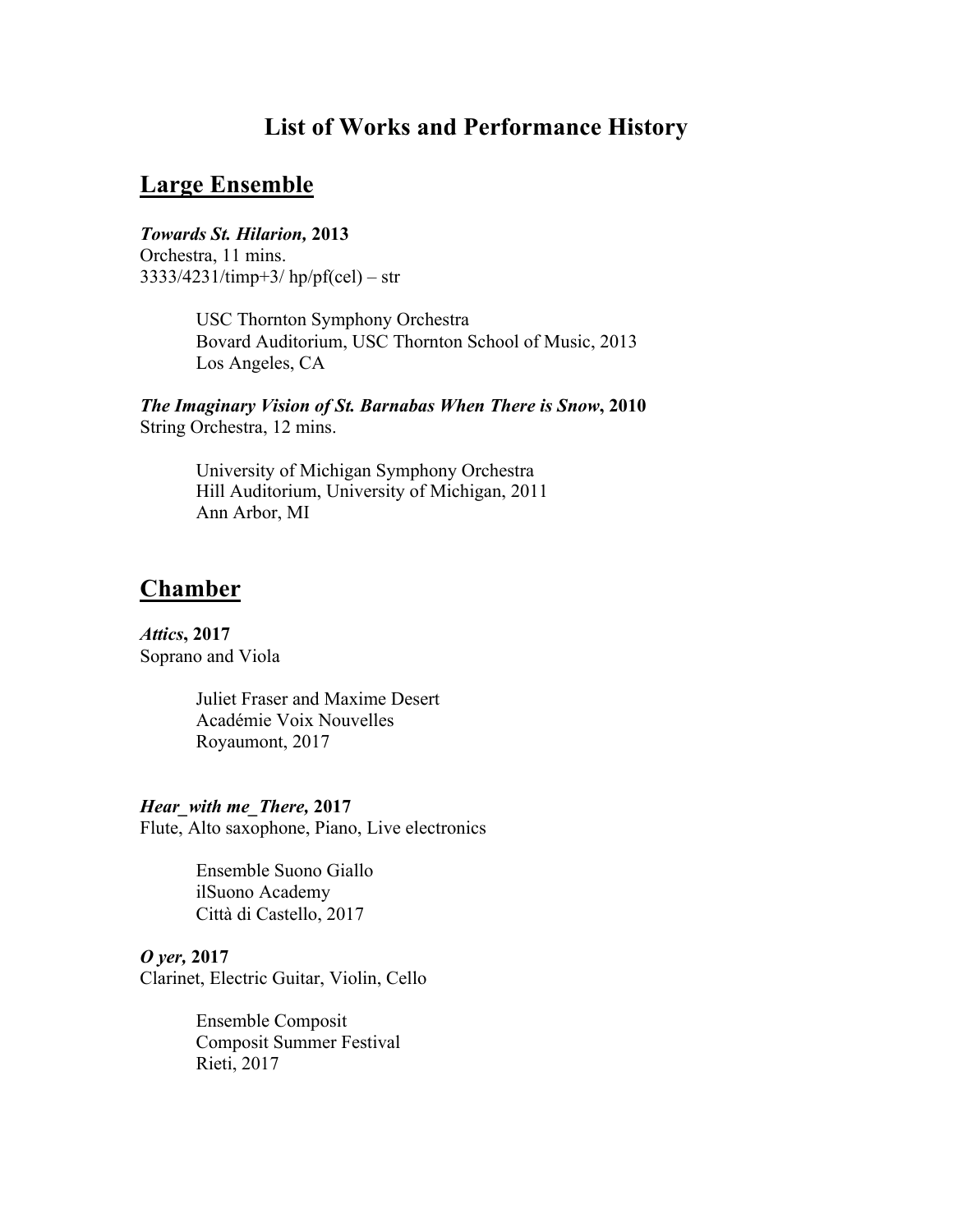#### *Revival***, 2017**

Flute, Clarinet in Bb/Bass clarinet in Bb, Alto saxophone, Piano, Violin, Cello, Double bass

Ensemble Schallfeld Impuls Academy Austria, 2017

### *Ağıtlar,* **2016**

Cello and piano

Imri Talgam, Emilie Girard Charest Darmstadt, 2016

## *Buffavento,* **2015**

Chamber orchestra

Thornton Edge Alfred Newman Recital Hall, 2015 Los Angeles, CA

### *Studies on Archipenko, 2015*

Flute, Clarinet in Bb/Bass clarinet in Bb, Harp,

Ecce Etchings Music Festival, 2015 Auvillar, France

## *Fernweh***, 2014**

Flute, Clarinet, Violoncello and Piano, 9 mins.

Ramo Hall, USC Thornton School of Music, 2014 Los Angeles, CA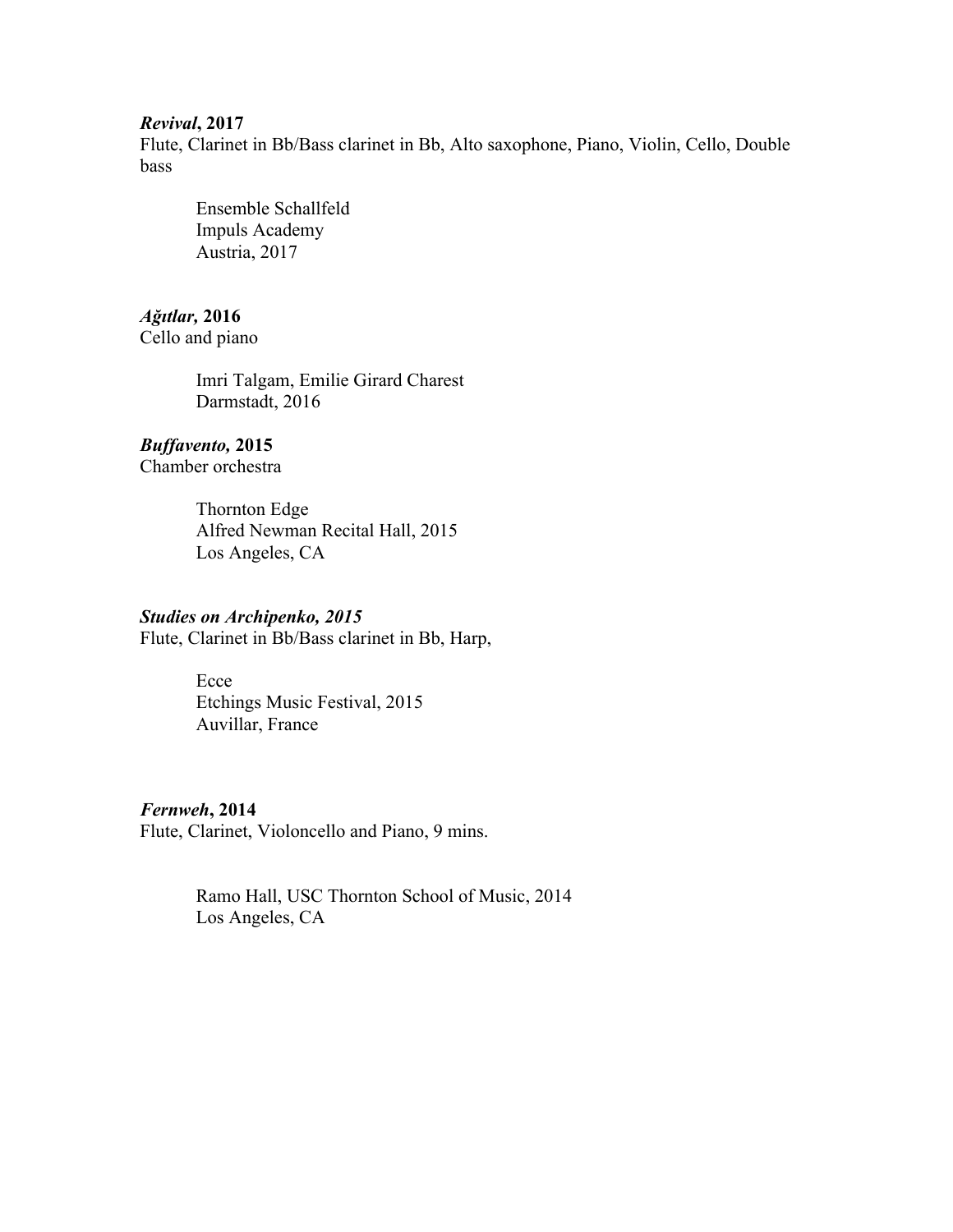#### *Music for Strings (Doors),* **2013**

Two Violins, Viola and Violoncello, 11 mins.

The Argus Quartet Alfred Newman Recital Hall, 2013 Los Angeles, California

### *Colores on a poem by Federico Garcia Lorca,* **2009 (rev. 2010)**

Chamber Ensemble and Soprano, 9 mins. Soprano, Horn, Bass Trombone, Harp, Viola, Cello

> University of Michigan Chamber Performers Werner Recital Hall, Cincinnati Conservatory, 2010 Cincinnati, Ohio

University of Michigan Chamber Performers Britten Recital Hall, University of Michigan, 2010 Ann Arbor, MI

University of Michigan Chamber Performers Britten Recital Hall, University of Michigan, 2009 Ann Arbor, MI

#### *Two Pieces for Flute and Vibraphone***, 2010** 10 mins.

University of Michigan Chamber Performers Britten Recital Hall, University of Michigan, 2010 Ann Arbor, MI

#### *A Hymn, 2008*

12 mins.

Peabody Conservatory Chamber Players Griswold Hall, Peabody Conservatory of Johns Hopkins, 2008 Baltimore, MD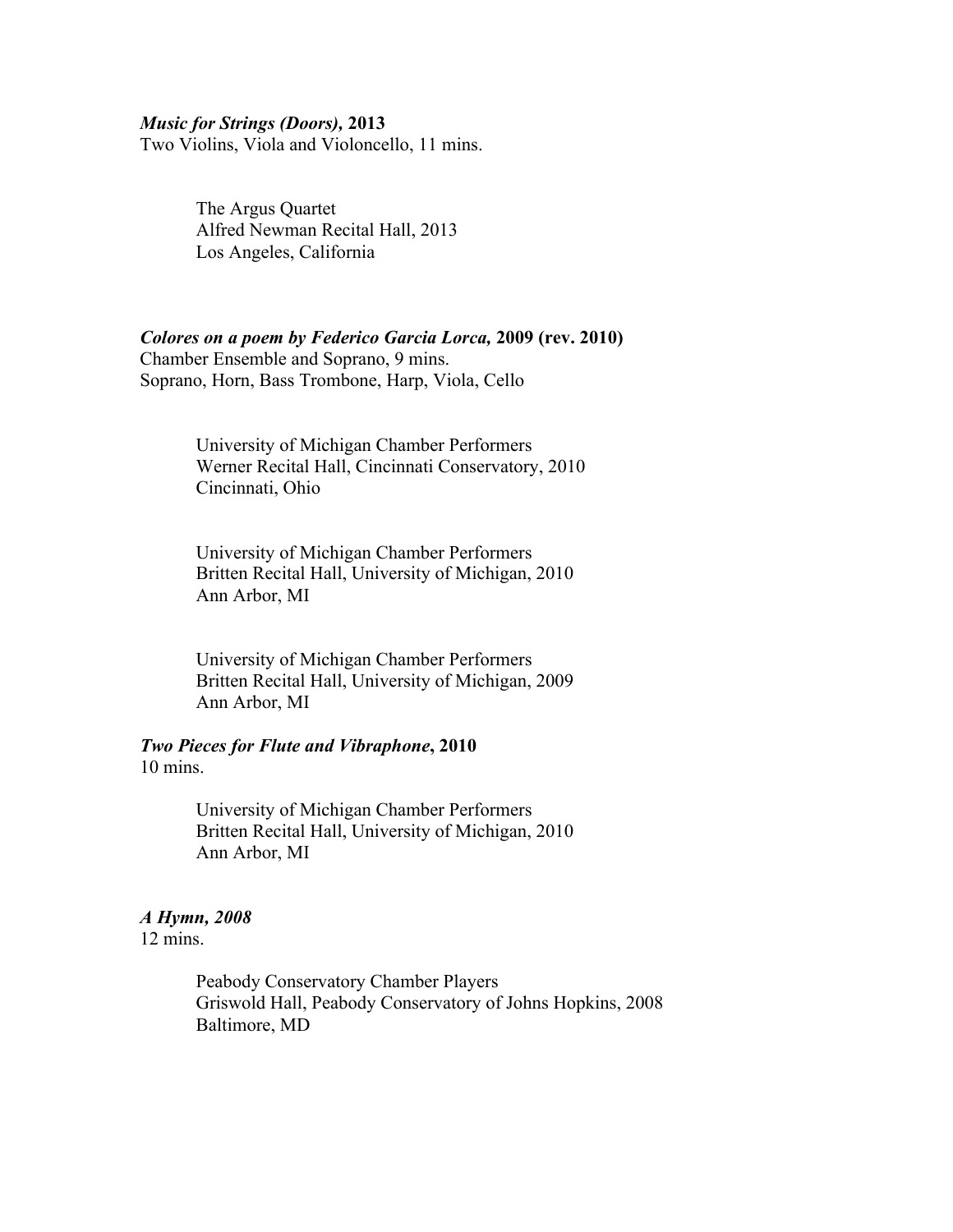#### *String Quartet***, 2008**

11 mins.

Peabody Conservatory Chamber Players Griswold Hall, Peabody Conservatory of Johns Hopkins, 2008 Baltimore, MD

#### *Searching***, 2007**

for Flute, Violin, Guitar,7 mins.

Duo 46, Violin and Guitar Lisa Cella, flute Soundscape Festival for New Music, 2007 Cortona, Italy

## **Electronics**

#### *Hear\_with me\_There,* **2017**

Flute, Alto saxophone, Piano, Live electronics

Ensemble Suono Giallo ilSuono Academy Città di Castello, 2017

### *Appended, 2016*

for Electric Guitar and Live Electronics.

Performed by Hakki Cengiz Eren Los Angeles Microfest

#### *As Absented as,* **2012**

for Voice (Coloratura Soprano), Piano and Electronics, 10 mins.

Jennifer Lee, Soprano Sarah Gibson, Piano Boston Court, Pasadena, 2012 Los Angeles, California

09/11/2012 Jennifer Lee, Soprano Sarah Gibson, Piano USC Thornton Electronic Music Concert, 2013 Los Angeles, California